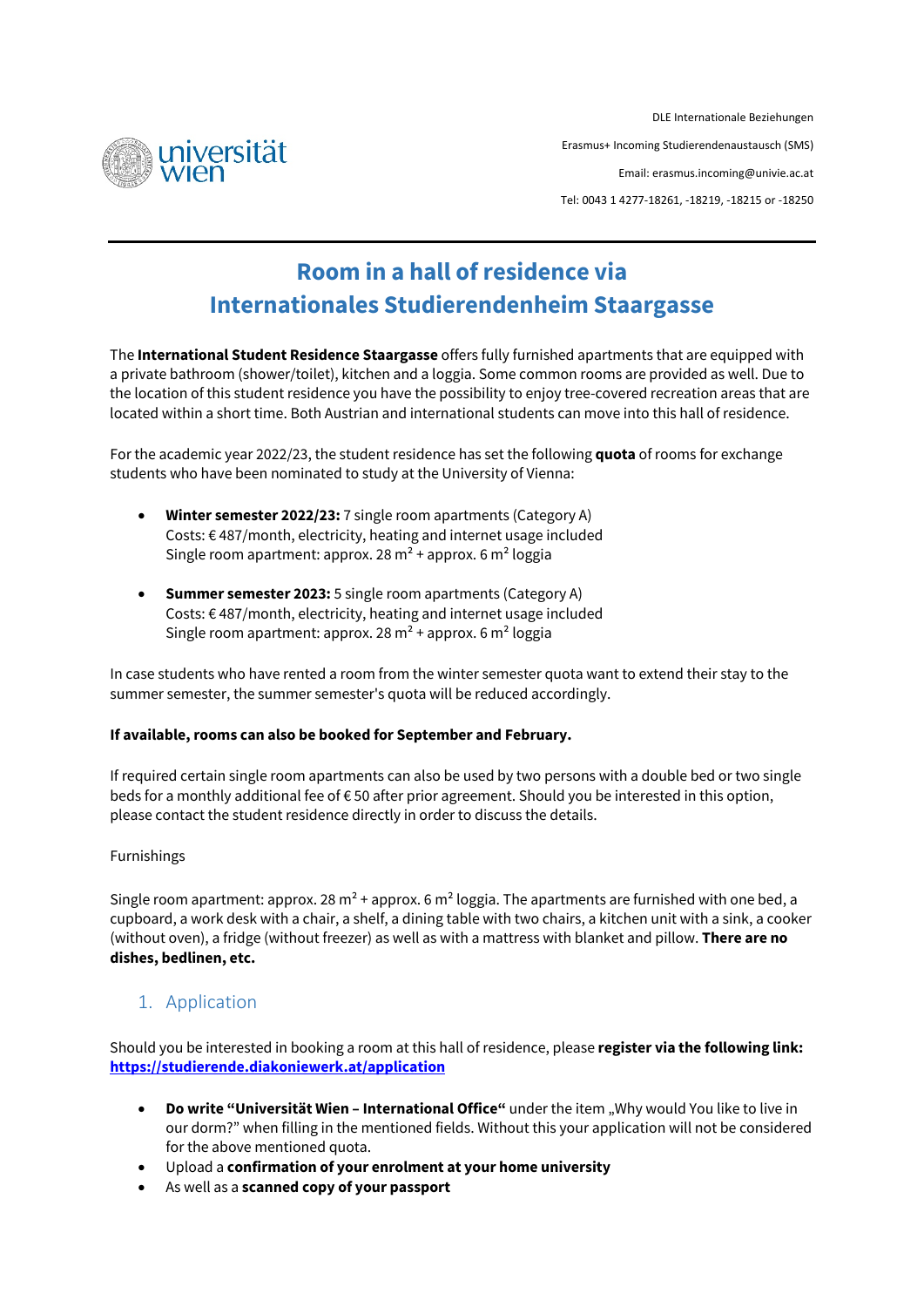

DLE Internationale Beziehungen Erasmus+ Incoming Studierendenaustausch (SMS) Email[: erasmus.incoming@univie.ac.at](mailto:erasmus.incoming@univie.ac.at) Tel: 0043 1 4277-18261, -18219, -18215 or -18250

After the application is completed **you will receive a response via e-mail within max. 1 week**. In case you receive an offer for a room, it is basically reserved for you. Please respond to the offer **within three days** via e-mail either declining or accepting the room. In order to complete your booking, you must pay a **deposit of € 700** after accepting the offer. **Your booking will be completed only once you have paid the deposit.**

Should you need a booking confirmation, e.g. for a visa application, the hall of residence will send it to you upon request.

Please note that if you apply for a **place for the summer semester only**, it can happen that you will **not receive an offer before the end of November or the beginning of December**. Before this period of time it is normally not clear how many apartments will actually be available for the summer semester.

#### **Application deadlines**

**Winter semester 2022/23:** 15 May 2022 **Summer semester 2023:** 15 November 2022

**The sooner** you apply, **the better**the chances to be able to book an apartment.

As sometimes places become available again at short notice, it might be possible that a booking can also be arranged **spontaneously** after the application deadline.

# 2. Deposit

The deposit is € 700 and must be paid upon accepting the room offered to you. **Your booking will be completed only once you have paid the deposit.**

The deposit will be refunded to the account data you've indicated **within a month after your contract has terminated**.

# 3. Rental period, end of stay and key delivery

The **minimum booking period** is one lecture period of one semester (winter semester: 01/10 to 31/01; summer semester 01/03 to 30/06). Additional periods of time can be booked if available after prior request.

## **Handling fee**

A **handling fee of € 60** applies.

#### **Key delivery**

The key delivery **at the beginning** of the stay generally takes place at our office at Garnisongasse 14-16, 1090 Vienna during the following opening hours: Mon, Wed, Thu, Fri 9am to 1pm, Tue 1pm to 5pm, or in special cases according to individual arrangement. **At the end** of the stay an appointment will be set up to inspect your room and to return the key.

#### **Final cleaning**

A cleaning fee of **€ 70** is charged at the end of your stay.